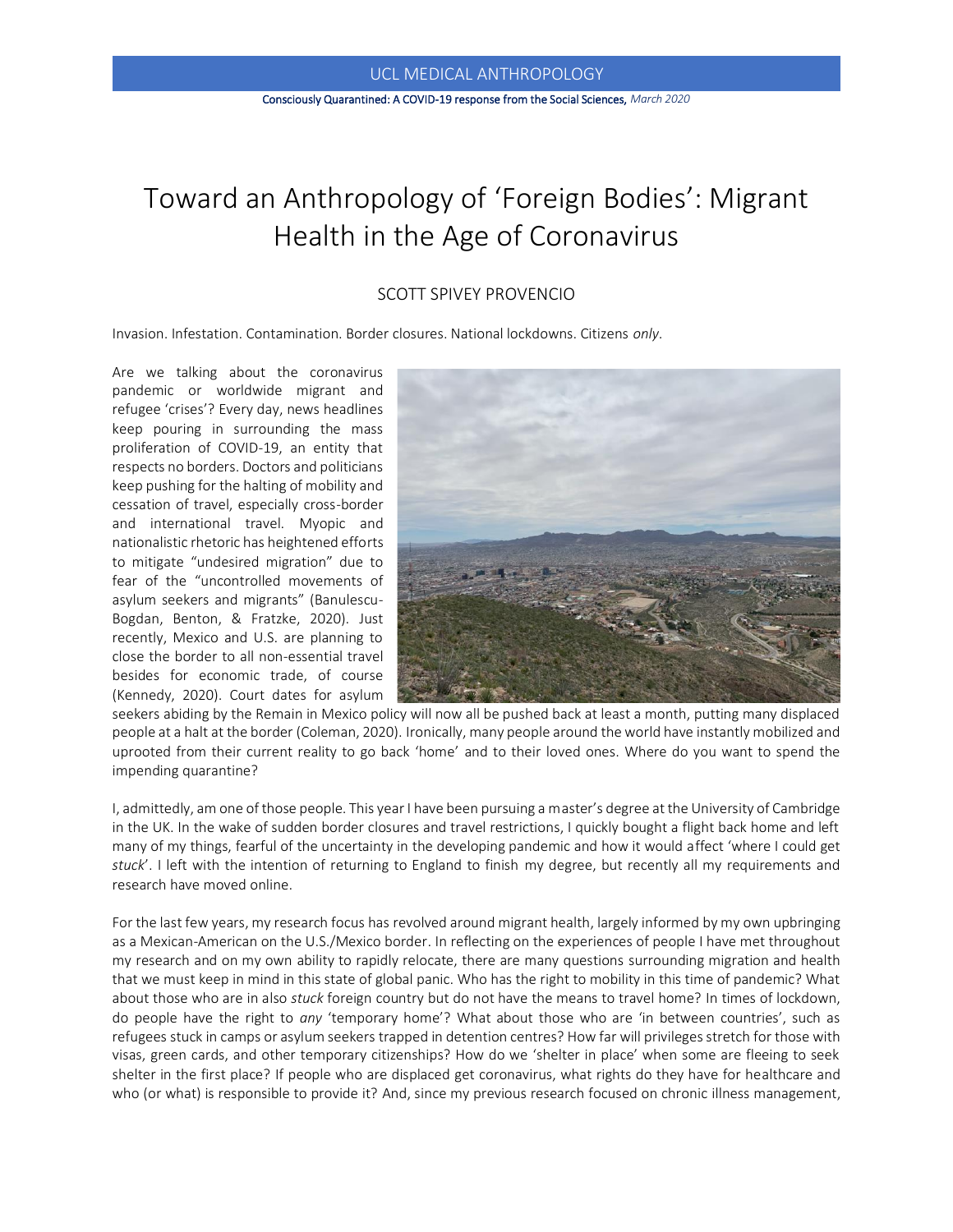### Consciously Quarantined: A COVID-19 response from the Social Sciences, *March 2020*

where and how will vulnerable groups (like the uninsured in the U.S.) access their medication if certain places, like free healthcare clinics, are closing?

Just because this event is unprecedented and extraordinary does not mean that human rights and concerns for displaced peoples can go out the window. From an anthropological perspective, we must be wary of the current lived realities of people on the move in this time of an extremely mobile pathogen. To do so, I use a metaphor, one that builds off of my personal research on how Latinx immigrants seek healthcare in the United States and manage illness. In her 1990 academic article "Toward an Anthropology of Immunology: The Body as a Nation State," medical anthropologist Emily Martin analyses the engrained metaphor in U.S. culture to perceive the body's immune system as a nation-state designed to eradicate foreign invaders. Bacteria and viruses are called attackers, and our white blood cells are the defenders. The blood stream becomes a battlefield for bio-chemical warfare, and the body's boundaries are policed against intruders. These metaphors may seem agreeable, but partially because we have been taught that our immune systems function in this 'exact way'.

Similarly, and historically, migrants have been perceived as disease-carrying invaders when they arrive to pristine border checkpoints (Banulescu-Bogdan, Benton, & Fratzke, 2020), especially at the U.S./Mexico Border (Stern, 1999). When it comes to healthcare for migrant populations in the United States, we must remember that bodies are more than organs that may live with disease, but rather, they represent "a focal site for the coming together and entwinement of biology, lived experience, culture, and social relationship" (Baer, Singer, & Susser, 2003, p. 44). In my research, I have argued that the embodiment of illness among Latinx immigrant patients seeking healthcare is inextricably linked to the anti-immigrant political rhetoric that defines our nation at this time. Indeed, human bodies and particularly foreign ones—bear the brunt of restrictive immigrant statuses and policies.

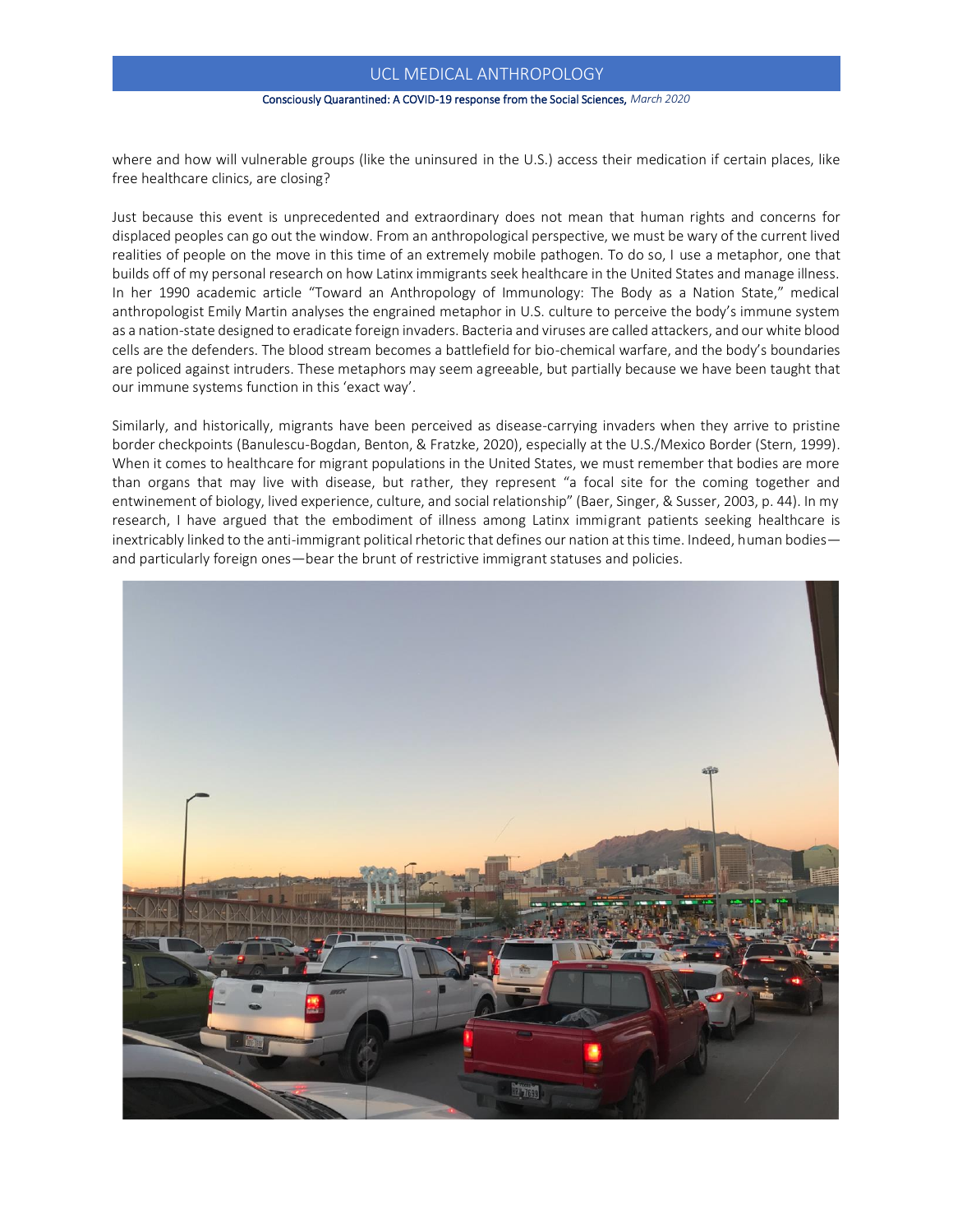## Consciously Quarantined: A COVID-19 response from the Social Sciences, *March 2020*

I use the metaphor of 'foreign bodies' as a way to scrutinize the way that Latinx immigrants have recently been perceived in the United States. The symbolism behind the name 'foreign bodies' is three-fold. The first symbolic element references the medicalized term, 'foreign bodies,' objects or organisms that have entered the human body and are 'not supposed to be there' (Hunter & Taljanovic, 2017). I compare medical usage of the term to the common perception of Latinx immigrants as pathogenic invaders that are thought to bring harm to the dominant body's system. Today, certain politicians label immigrants as "invaders," suggesting that they may cause pathological harm to the United States paralleling the scientific view of "foreign bodies" as harmful pathogens that enter the human body. Indeed, many view immigrants, and especially the undocumented, as threats to American culture and abusers of social services in the United States (Ortega et al., 2007).

The second symbolic element revolves around the semantic use of the word 'foreign.' The term 'foreign' emphasizes the non-native characteristics and otherness of immigrants that emerge as a result of anti-immigrant rhetoric and policy. Humans are keen to distinguish themselves from those who are different, yet this distinction of otherness is "open to the charge of being reductionist and over-simplified" (Hall, 2001, p. 329). This discourse, in turn, subjugates minority groups, like Latinx immigrants, and can lead to stereotypes and prejudice.

The third and final symbolic element lies in the word "bodies." Medical anthropologists have thoroughly examined and critiqued biomedicine as a technological and hierarchical practice that often results in the objectification of human bodies and constitutes them as devoid of their social and political realities (Lock & Nguyen, 2010). This detachment seen in biomedicine contributes to the de-personification of sick individuals seeking care and can ignore many of the psychosocial attributes of illness. Consequently, care for the chronic illnesses of Latinx immigrants is defined by a clinical gaze that overlooks the historical, social, and political factors that influence their health.

This expanded metaphor is meant to bring awareness to the tendency (in healthcare and policy) to reduce immigrant lives as objects that enter pre-established boundaries, much like a virus does in the human body. In this developing pandemic of COVID-19, the virus is making us conscious of not only our bodily borders, but our national ones as well, earning it discriminatory names such as the "Chinese virus" and "Wuhan flu". Yet, should we even be referring to the virus as a foreign body (Napier 2012)?

As we have seen in the past few weeks though, coronavirus is *borderless* and does not discriminate. Yet, the reaction has been to build up walls, tighten the borders, and trump our national identities and rights. Now, don't get me wrong; I am not saying that these measures are not effective in containing the spread of the virus. However, during our quarantines, we should keep in mind: *who* has the right to mobility in the time of 'crisis'? If asylum seekers and refugees are displaced due to respective crises, *what* makes this crisis different regarding the right to seek shelter and protection?

Many migrants (refugees and asylees included) around the world are being and will be affected by the socio-political realities of 'shelter in place', containment protocols, border closures, and traveling restrictions. Mobility, which has been an aspect of human nature since its beginning, has become a privilege to those who hold political power (i.e., citizenship). In the case of this current pandemic, *immobility* has become a luxury for many who can 'work from home', take their classes online, live off their savings, and have the political right to remain where they are.

Like I mentioned, I am from El Paso, Texas, on the U.S./Mexico border. Asylum seekers are still crowded in tents below the international bridge, kids are still separated from their parents and sleeping on floors in detention centres, and U.S. Immigration and Customs Enforcement (ICE) agents are still shuttling immigrants to other places in the U.S. even though Trump wants us all to stop traveling. More broadly, asylum detainees are testing positive for COVID-19 in New Jersey (U.S. ICE, 2020), the inability to social distance in immigration detention is posing public health concerns in Australia (Holt & Vasefi, 2020), and only one water tap is available to near 1,300 refugees in Moria camps in Lesvos (Cowles, 2020). As policy, research, and activism continue to develop, our attention should re-evaluate the privilege of mobility and, now, immobility in a time of minimizing the spread of this especially mobile virus. 'Foreign bodies'